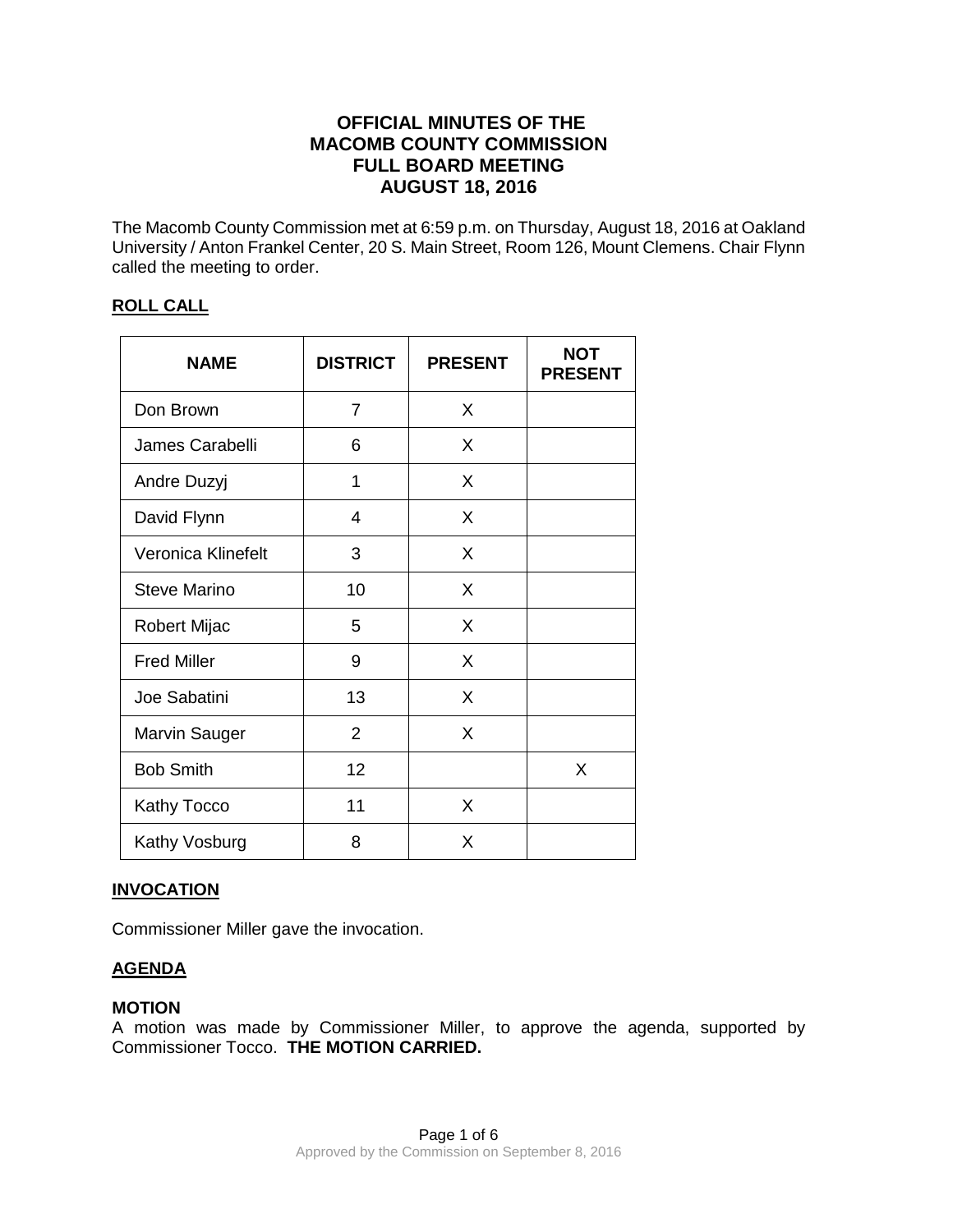### **MINUTES**

### **MOTION**

A motion was made by Commissioner Brown, to approve the minutes dated August 4, 2016, supported by Commissioner Mijac. **THE MOTION CARRIED.** 

### **PUBLIC PARTICIPATION**

None

# **JOINT COMMITTEE: INFRASTRUCTURE / ECONOMIC DEVELOPMENT / FINANCE MEETING – AUGUST 18, 2016**

The reading of the recommendations from the Joint Committee meeting was waived and a motion was made by Commissioner Miller, supported by Commissioner Brown, to adopt the committee recommendations.

- **R16-164** Approve the agreement between MOOT and the County of Macomb for installation of CCTV cameras and wireless interconnect work along Dequindre, Moravian, M-29, Van Dyke, Main and M-53. This will be paid in full by Congestion Mitigation Air Quality (CMAQ) funding; further, a copy of this Board of Commissioners' action is directed to be delivered forthwith to the Office of the County Executive.
- **R16-165** Approve the agreement between MOOT and Macomb County outlining the scope of project and costs for the replacement of the Shook Road Bridge at a cost of \$1,824,800, with funding covering \$1,733,560, leaving a balance for MCDR to pay of \$91,240 (estimated costs); further, a copy of this Board of Commissioners' action is directed to be delivered forthwith to the Office of the County Executive.
- **R16-166** Approve the agreement between MOOT and Macomb County for the installation of wireless interconnect work along several federal-aid routes county-wide with managed network switches to communicate with Traffic Operations Center. This will be paid in full by Congestion Mitigation Air Quality (CMAQ) funding; further, a copy of this Board of Commissioners' action is directed to be delivered forthwith to the Office of the County Executive.
- **R16-167** Approve the approve the award of RFP and the Agreement between Parsons Brinckerhoff Michigan and the Macomb County Department of Roads outlining the scope of the MCDR ITS Network Architecture Project at a cost of \$305,376.48.; further, a copy of this Board of Commissioners' action is directed to be delivered forthwith to the Office of the County Executive.
- **R16-168** Approve the Cost Share Agreement between Shelby Township and Macomb County for the resurfacing of Belle Arbor, Belle Crest and Belle Monte. This project is in the current 2015-16 Budget under Pavement Preservation Program; further, a copy of this Board of Commissioners' action is directed to be delivered forthwith to the Office of the County Executive.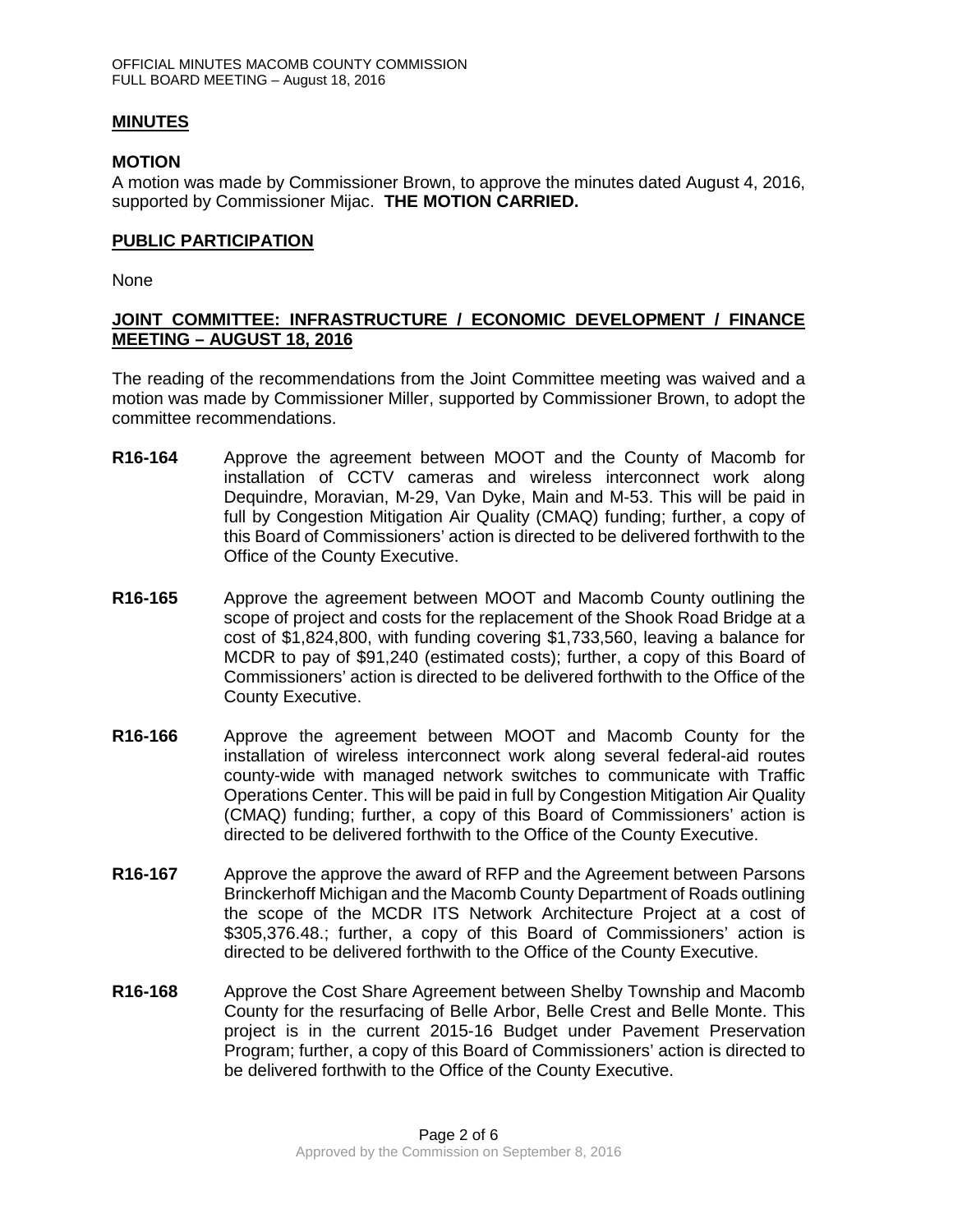- **R16-169** Approve the approve the Cost Share Agreement between Shelby Township and Macomb County for concrete pavement repairs on Robin's Nest and Grandview Court. This project is in the current 2015-16 Budget under Pavement Preservation Program; further, a copy of this Board of Commissioners' action is directed to be delivered forthwith to the Office of the County Executive.
- **R16-170** Approve the Cost Share Agreement between Shelby Township and Macomb County for the resurfacing of Lakeside Boulevard from Hayes to Market Street. This project is in the current 2015-16 Budget under Pavement Preservation Program; further, a copy of this Board of Commissioners' action is directed to be delivered forthwith to the Office of the County Executive.
- **R16-171** Approve the Cost Share Agreement between the City of Sterling Heights and Macomb County for concrete pavement repairs on Schoenherr Road between 14 Mile Road and 15 Mile Road. This project is in the current 2015-16 Budget under Pavement Preservation Program; further, a copy of this Board of Commissioners' action is directed to be delivered forthwith to the Office of the County Executive.
- **R16-172** Approve the contract for the lsilon Cluster Expansion. This contract adds additional storage space to the current lsilon Cluster which is already in use by the County. Currently we are paying \$8700.00 per TB of data. This purchase will bring down the cost to \$760.00 per TB, a very significant reduction in cost; further, a copy of this Board of Commissioners' action is directed to be delivered forthwith to the Office of the County Executive.
- **R16-173** Approve one (1) year Agreement with Ulliance for on-site employee training; further, a copy of this Board of Commissioners' action is directed to be delivered forthwith to the Office of the County Executive.
- **R16-174** Approve one (1) year Agreement with Elevate USA for on-site employee training; further, a copy of this Board of Commissioners' action is directed to be delivered forthwith to the Office of the County Executive.
- **R16-175** Adopt a SMART Public Transportation millage rate of .9974 mill for inclusion on the December 2016 levy. State law requires that the County annually adopt millage rates for inclusion in the annual Apportionment Report. On August 5, 2014, the voters of Macomb County approved a four (4) year Countywide 1.0000 mill operating levy for the SMART Public Transportation system for the operating budget years 2015, 2016, 2017 and 2018. This is the third levy of the four years approved by the voters for this purpose; further, a copy of this Board of Commissioners' action is directed to be delivered forthwith to the Office of the County Executive.

# **THE MOTION CARRIED.**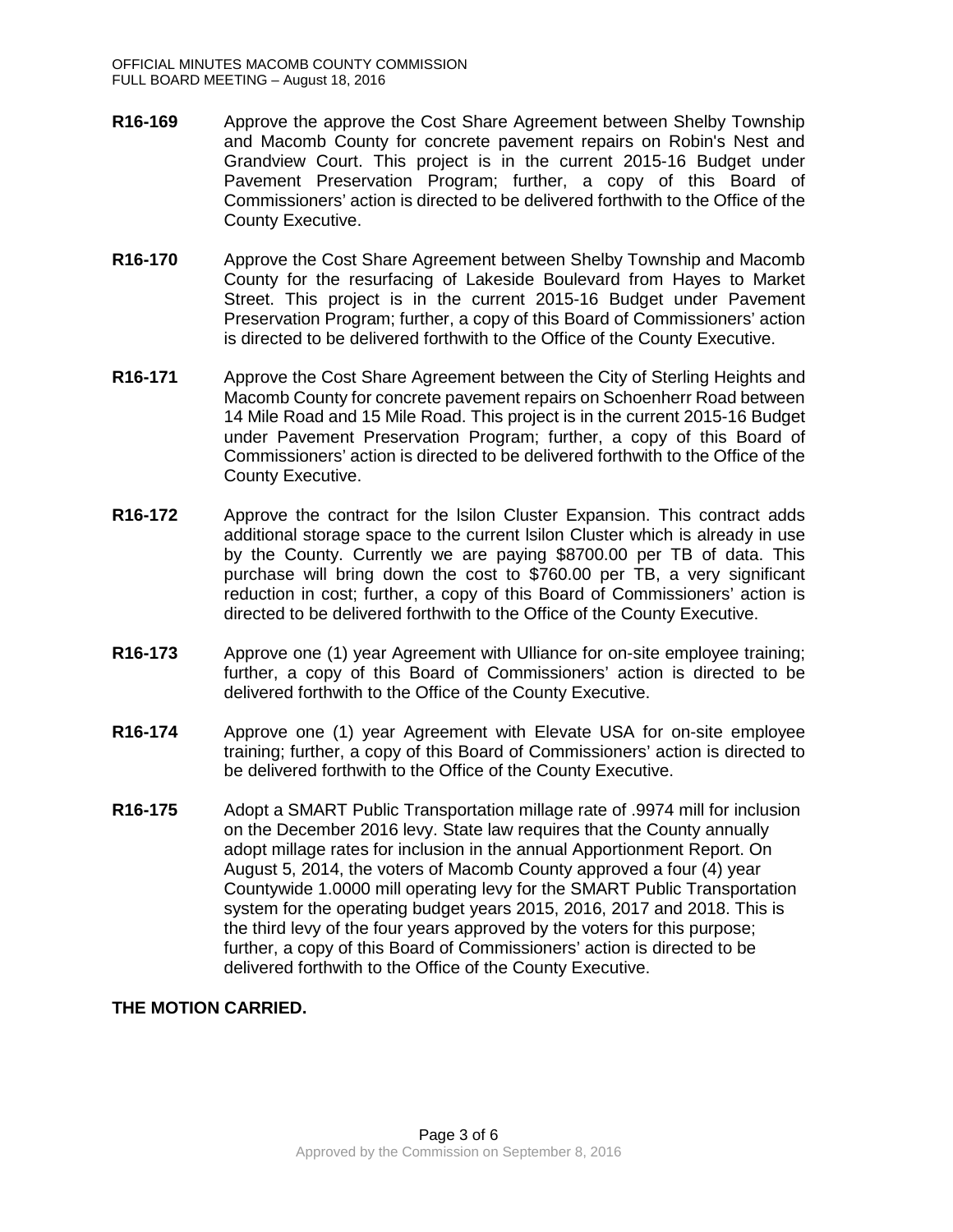# **APPOINTMENTS**

Board Appointment: **VETERAN AFFAIRS COMMISSION** 2 vacancies; 4 year terms upon appointment to July 31, 2020, 8 applicants

A roll call vote was taken: Voting for Salyers were: Marino, Mijac, Miller, Sabatini, Sauger, Vosburg, Brown, Carabelli, Duzyj, Klinefelt, Tocco and Flynn. There were 12 votes for Salyers. Voting for Wrobel were: Marino, Mijac, Miller, Sabatini, Sauger, Vosburg, Carabelli, Duzyj, Klinefelt, Tocco and Flynn. There were 11 votes for Wrobel. Voting for Auwen was: Brown. There was 1 vote for Auwen. There was 0 votes for Browning. There was 0 votes for Corrado. There was 0 votes for Flores. There was 0 votes Gannia. There was 0 votes Martin.

**R16-176** Michael Salyers and Therese Wrobel were re-appointed to the Veteran Affairs Commission for 4-year terms ending July 31, 2020.

### **VOTE ON "AN ORDINANCE TO AMEND AND RESTATE ORDINANCE NO. 2011-10"**

### **MOTION**

**R16-177** A motion was made by Commissioner Vosburg, to adopt Amended Ordinance No. 2011-10 entitled "An ordinance to establish a standard of Ethics for all public servants of Macomb County pursuant to section 2.2 of the home rule charter of Macomb County, Michigan, supported by Commissioner Carabelli. **THE MOTION CARRIED**.

#### **RESOLUTIONS**

#### **MOTION**

A motion was made by Commissioner Duzyj, to adopt the following Resolutions in their entirety, supported by Commissioner Tocco.

- **R16-178** Authorization of electronic transactions by the Macomb County Treasurer.
- **R16-179** Acceptance of payments by financial transaction devices.

#### **THE MOTION CARRIED.**

#### **PROCLAMATIONS**

### **MOTION**

A motion was made by Commissioner Tocco, to adopt the following Proclamation, supported by Commissioner Klinefelt.

**R16-180** Recognizing National Welcoming Week and proclaiming September 16<sup>th</sup> thru 25<sup>th</sup> as Welcoming Week in Macomb County. (Record NO votes: Vosburg, Marino, Sabatini and Brown.) **THE MOTION CARRIED.**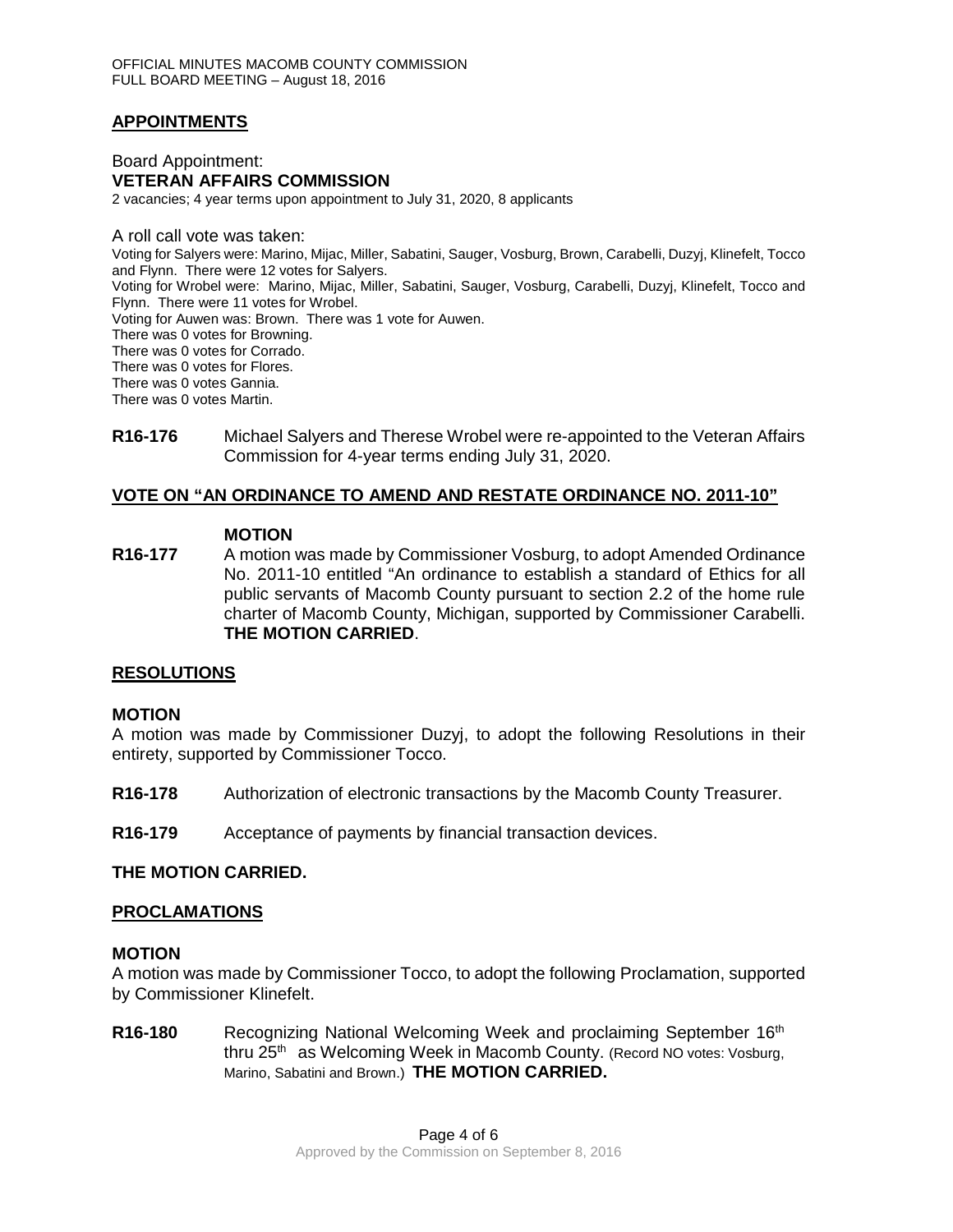## **MOTION**

A motion was made by Commissioner Mijac, to adopt the following Proclamation, supported by Commissioner Tocco.

**R16-181** Commending Tammy Turgeon on being named the 2016 Librarian of the Year by Michigan Library Association. **THE MOTION CARRIED.**

### **BOARD CHAIR REPORT**

## **MOTION**

**R16-182** A motion was made by Commissioner Carabelli, to receive and file the Board Chair report, supported by Commissioner Tocco. **THE MOTION CARRIED.**

### **NEW BUSINESS**

None

## **PUBLIC PARTICIPATION**

None

# **ROLL CALL**

| <b>NAME</b>          | <b>DISTRICT</b> | <b>PRESENT</b> | <b>NOT</b><br><b>PRESENT</b> |
|----------------------|-----------------|----------------|------------------------------|
| Don Brown            | $\overline{7}$  | X              |                              |
| James Carabelli      | 6               | X              |                              |
| Andre Duzyj          | 1               | X              |                              |
| David Flynn          | 4               | X              |                              |
| Veronica Klinefelt   | 3               | X              |                              |
| <b>Steve Marino</b>  | 10              | X              |                              |
| Robert Mijac         | 5               | X              |                              |
| <b>Fred Miller</b>   | 9               | X              |                              |
| Joe Sabatini         | 13              | X              |                              |
| <b>Marvin Sauger</b> | $\overline{2}$  | X              |                              |
| <b>Bob Smith</b>     | 12              |                | X                            |
| Kathy Tocco          | 11              | X              |                              |
| Kathy Vosburg        | 8               | X              |                              |